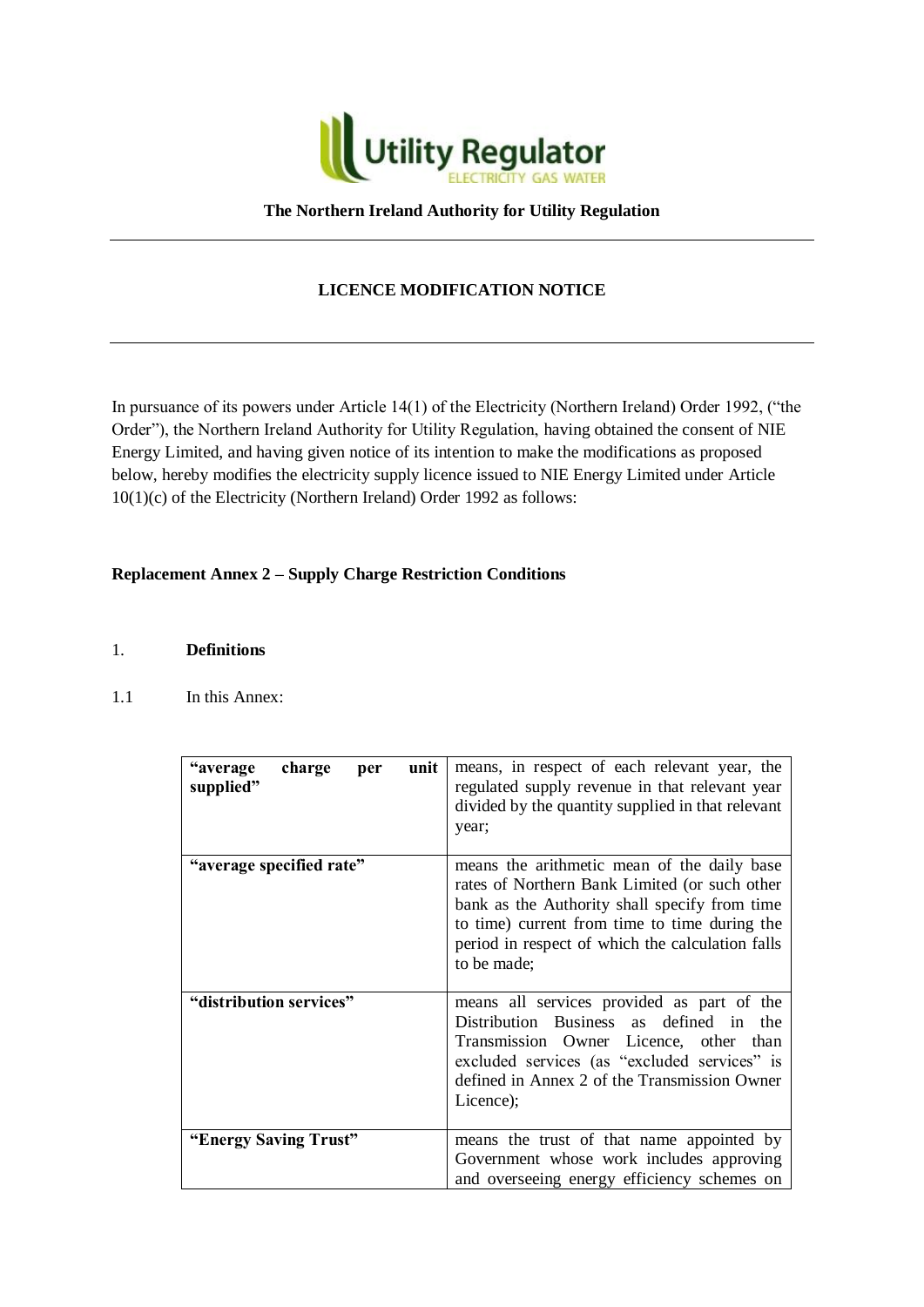|                                               | behalf of the Authority;                                                                                                                                                                                                                                                                                                                                                                                                                                                                                                                                                                                                                                                                                           |
|-----------------------------------------------|--------------------------------------------------------------------------------------------------------------------------------------------------------------------------------------------------------------------------------------------------------------------------------------------------------------------------------------------------------------------------------------------------------------------------------------------------------------------------------------------------------------------------------------------------------------------------------------------------------------------------------------------------------------------------------------------------------------------|
| "Enduring Solutions Project"                  | means the project being undertaken to migrate<br>retail customers in Northern Ireland from<br>existing legacy systems;                                                                                                                                                                                                                                                                                                                                                                                                                                                                                                                                                                                             |
| "excluded services"                           | means those services which in accordance with<br>the principles set out in paragraph 6 fall to be<br>treated as excluded services;                                                                                                                                                                                                                                                                                                                                                                                                                                                                                                                                                                                 |
| "first relevant year"                         | means the financial year commencing on 1<br>April 2010;                                                                                                                                                                                                                                                                                                                                                                                                                                                                                                                                                                                                                                                            |
| "maximum average charge per<br>unit supplied" | means the charge calculated in accordance with<br>paragraph 2;                                                                                                                                                                                                                                                                                                                                                                                                                                                                                                                                                                                                                                                     |
| "metered"                                     | means, in relation to any quantity supplied, as<br>measured by metering required pursuant to and<br>defined in the Grid Code or (where no such<br>meter is installed) as otherwise reasonably<br>calculated;                                                                                                                                                                                                                                                                                                                                                                                                                                                                                                       |
| "quantity supplied"                           | means, in respect of each relevant year, the<br>aggregate quantity of units supplied to supply<br>customers by the Licensee in that relevant year<br>metered at grid supply points;                                                                                                                                                                                                                                                                                                                                                                                                                                                                                                                                |
| "regulated premises"                          | means any premises supplied by the Licensee,<br>other than the following: (a) Non-Domestic<br>premises at which the annual consumption<br>exceeds 150 MWh or such lower amount as the<br>Authority shall specify from time to time by<br>notice to the Licensee or in respect of which<br>annual consumption figures (i.e. last 12 months<br>consumption) are not available; (b) Non-<br>Domestic premises with a connection<br>agreement providing a Maximum Import<br>Capacity of greater than 100 kVA or such<br>lower amount as the Authority shall specify<br>from time to time by notice to the Licensee;<br>and (c) other premises as may be agreed by the<br>Authority and the Licensee from time to time; |
| "regulated supply revenue"                    | means the revenue (measured on an accruals<br>basis) derived from supply charges, after<br>deduction of value added tax (if any) and any<br>other taxes based directly on the amounts so<br>derived;                                                                                                                                                                                                                                                                                                                                                                                                                                                                                                               |
| "relevant period"                             | means the period from 1 April 2010 to 31<br>March 2011;                                                                                                                                                                                                                                                                                                                                                                                                                                                                                                                                                                                                                                                            |
| "relevant year"                               | means a financial year commencing on or after<br>1 April 2010;                                                                                                                                                                                                                                                                                                                                                                                                                                                                                                                                                                                                                                                     |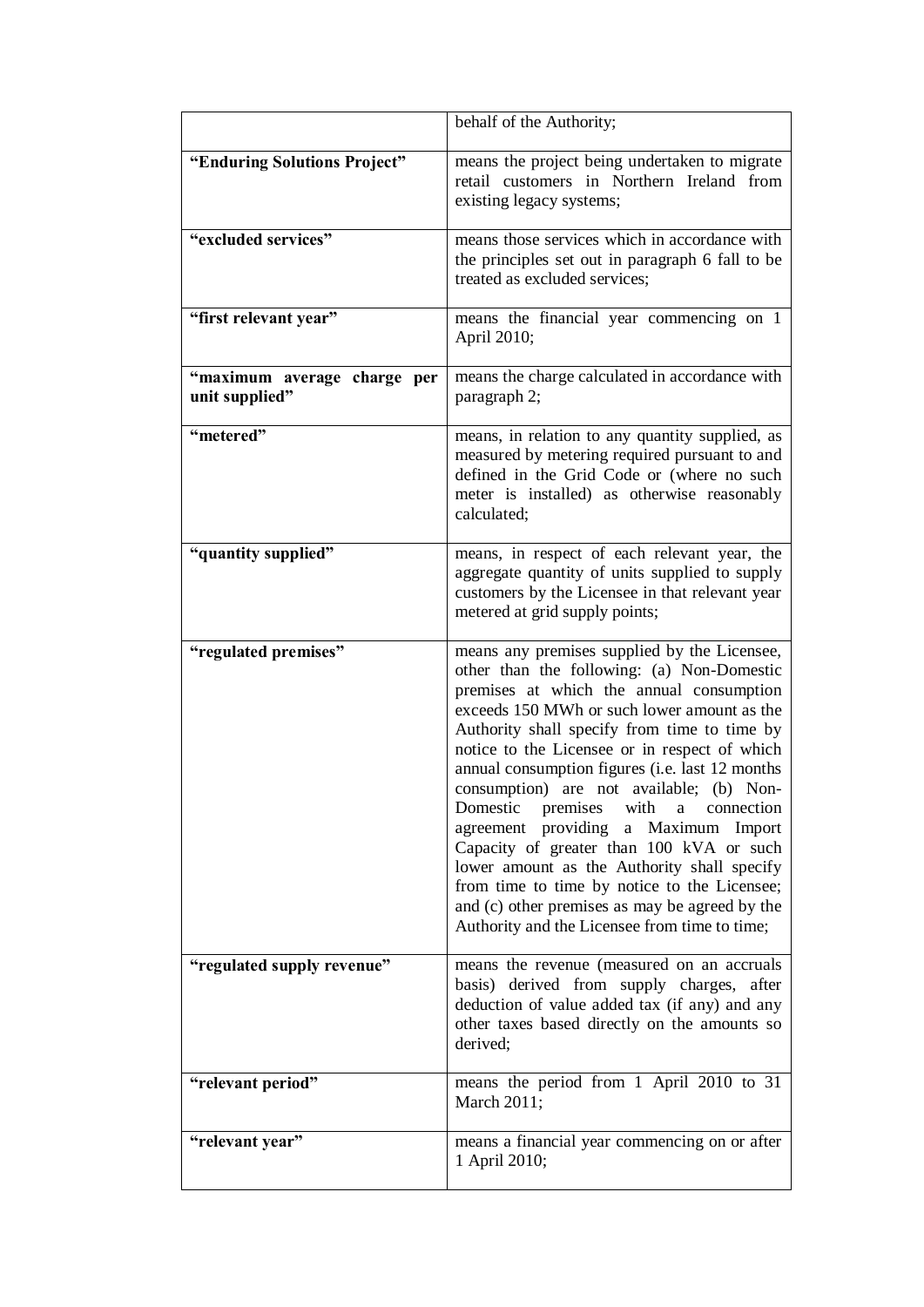| "relevant year t"                               | means that relevant year for the purposes of<br>which any calculation falls to be made;<br>"relevant year $t - 1$ " means the relevant year<br>preceding relevant year t or, in respect of the<br>period prior to 1 April 2010 the period of 12<br>calendar months commencing on 1 April 2009,<br>and similar expressions shall be construed<br>accordingly;                      |
|-------------------------------------------------|-----------------------------------------------------------------------------------------------------------------------------------------------------------------------------------------------------------------------------------------------------------------------------------------------------------------------------------------------------------------------------------|
| "renewable energy"                              | means electricity generated from non-fossil<br>fuel generating stations;                                                                                                                                                                                                                                                                                                          |
| "renewables obligation"                         | means an obligation imposed on electricity<br>suppliers in connection with the supply of<br>electricity from renewable sources by any order<br>made under Article 52 of the Energy Order;                                                                                                                                                                                         |
| "renewables purchase obligation"                | means a level of renewable energy purchasing<br>that the Supply Business must achieve in order<br>to comply with its statutory obligation;                                                                                                                                                                                                                                        |
| "supply"                                        | excludes supply outside<br>the Licensee's<br>authorised supply area, standby, top-up and any<br>other supplies or sales of electricity to persons<br>other than supply customers; "supplied" and<br>similar<br>expressions<br>shall<br>be<br>construed<br>accordingly;                                                                                                            |
| restriction<br>"supply<br>charge<br>conditions" | means the provisions of this Annex as from<br>modified<br>replaced<br>time<br>time<br>to<br><sub>or</sub><br>in<br>accordance therewith or pursuant to the Order,<br>the Energy Order, the SEM Order or the<br>Directive Regulations;                                                                                                                                             |
| "supply charges"                                | means all charges (including any element of<br>such charges as reflects amounts paid, or to be<br>paid, by the Licensee for distribution services<br>and transmission services, and any element of<br>such charges as comprises standing charges)<br>made in respect of electricity supplied to<br>supply customers other than charges for the<br>provision of excluded services; |
| "supply customer"                               | means a person who receives a supply of<br>electricity from the Licensee at regulated<br>premises;                                                                                                                                                                                                                                                                                |
| "supply contract"                               | includes deemed supply contracts<br>created<br>pursuant to a former tariff customer scheme;                                                                                                                                                                                                                                                                                       |
| "transmission services"                         | means all services provided as part of the<br>Transmission System Operator Business, as<br>defined in the Transmission System Operator<br>Licence;                                                                                                                                                                                                                                |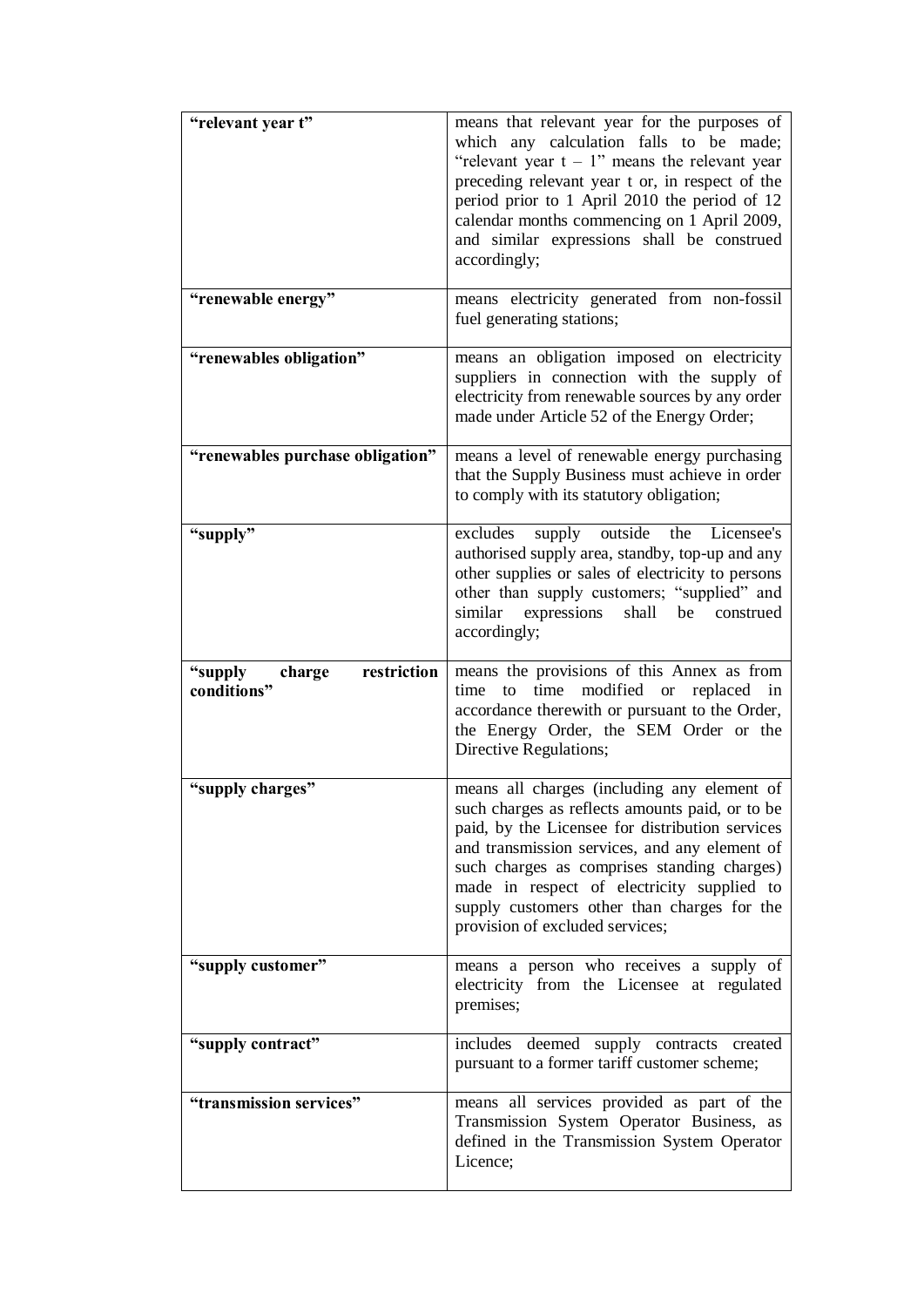| "unit" | means a kilowatt hour. |
|--------|------------------------|
|        |                        |

### 2. **Restriction of supply charges: basic formula**

The Licensee shall in setting its supply charges use its best endeavours to ensure that in any relevant year the average charge per unit supplied shall not exceed the maximum average charge per unit supplied. The maximum average charge per unit supplied shall be calculated in accordance with the following formula:

 $M_{St} = G_t + U_t + S_t + K_{St} + J_t + E_t - D_t$ 

where:

- $M<sub>St</sub>$  means the maximum average charge per unit supplied in respect of relevant year t.
- $G_t$  means the unit costs incurred in the purchase of electricity in pence per unit supplied in relevant year t, derived by:
	- (a) aggregating the amounts payable by the Supply Business to any person (including without limitation energy (SMP) charges, capacity charges, imperfections charges, currency exposure costs, market operator charges, contracts for differences and associated costs, de minimis generation export arrangement costs, NFFO generation purchases, and amounts payable to the "Eco Energy Tariff Trust Fund") for the purchase of electricity (measured on an accruals basis) in respect of relevant year t (excluding any purchases made for purposes other than supply to supply customers, and excluding Excess NIE Energy Supply Costs as defined under Annex 1),

#### subtracting

revenue in respect of relevant year t (measured on an accruals basis) derived by the Supply Business from the Single Electricity Market Trading and Settlement Code and from the settlement payments or receipts relating to supply customers under any contracts for differences entered into by the Supply Business, after deduction of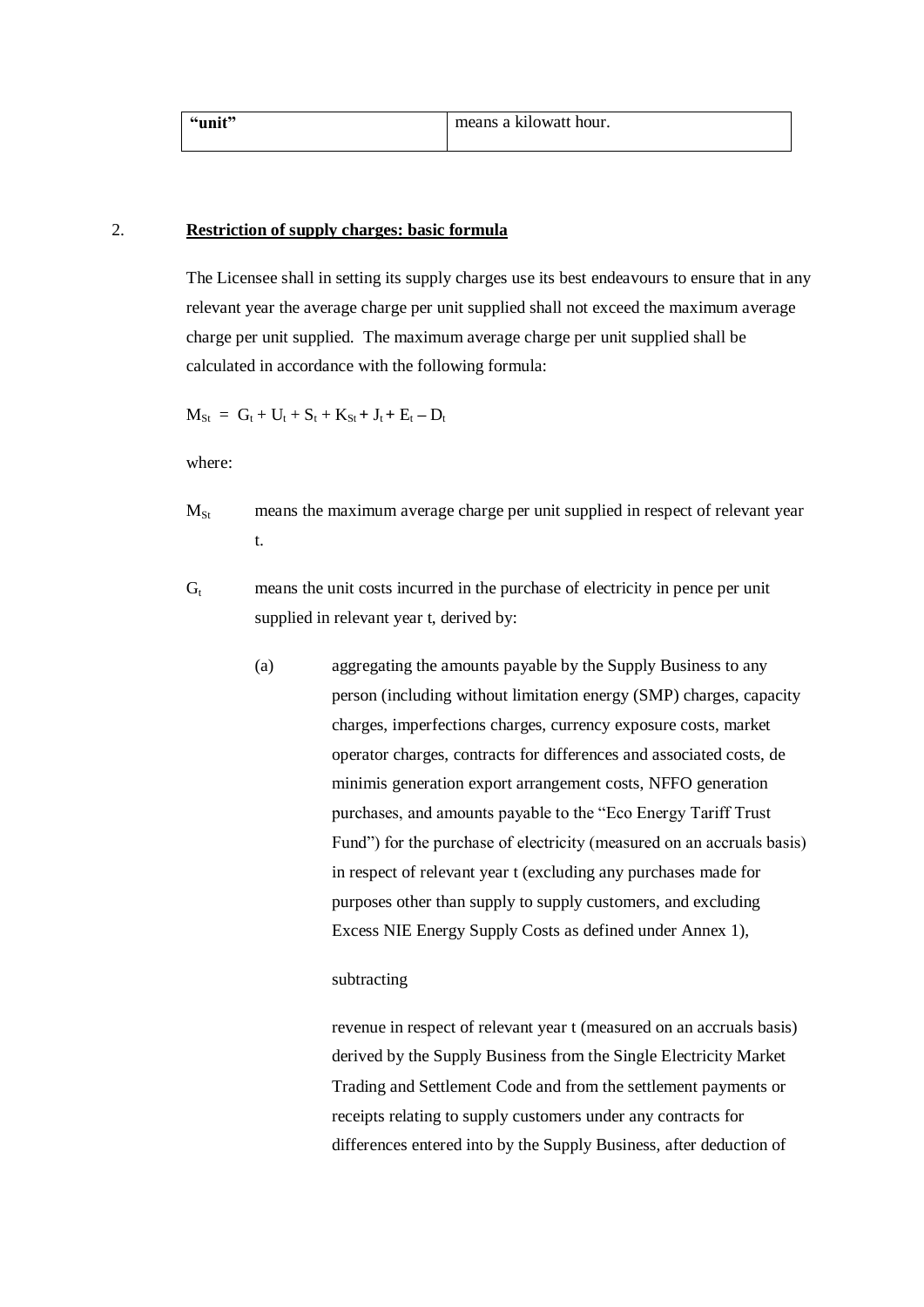value added tax (if any) and any other taxes based directly on the amounts so derived; and

- (b) dividing the resulting amount by the quantity supplied in relevant year t.
- $U_t$  means the allowed transmission and distribution cost in pence per unit supplied in relevant year t, derived by:
	- (i) aggregating the charges made against the Supply Business (measured on an accruals basis) in respect of relevant year t: (A) by the Distribution Business as defined in the Transmission Owner Licence, including in respect of distribution services, and (as approved by the Authority) other services and; (B) by the Transmission System Operator, including in respect of transmission services;
	- (ii) attributing a proportion of such aggregate charges to supply customers in a manner approved by the Authority; and
	- (iii) dividing the resulting amount by the quantity supplied in relevant year t.
- $S<sub>t</sub>$  means the allowed charge in pence per unit supplied to supply customers at regulated premises in relevant year t, which is derived from the following formula:

$$
S_t = ((P_{\rm f} \!+\! (P_{\rm c} \!*\! C_t)\text{-} A_t) \,*\, P_{\rm lt})/Q_{\rm st}
$$

where:

 $P_1t$  means an amount derived from the following formula:

 $P_1t = (1+(rpi_t - X)/100) *P_{1t-1}$ 

but, in relation to the first relevant year,  $P_{lt-1}$  shall be equal to 1;

and, in each relevant year commencing on or after 1 April 2010, X shall equal 0:

 $rpi_t$  in each relevant year means the percentage change (whether a positive or negative value) in the Retail Prices Index between that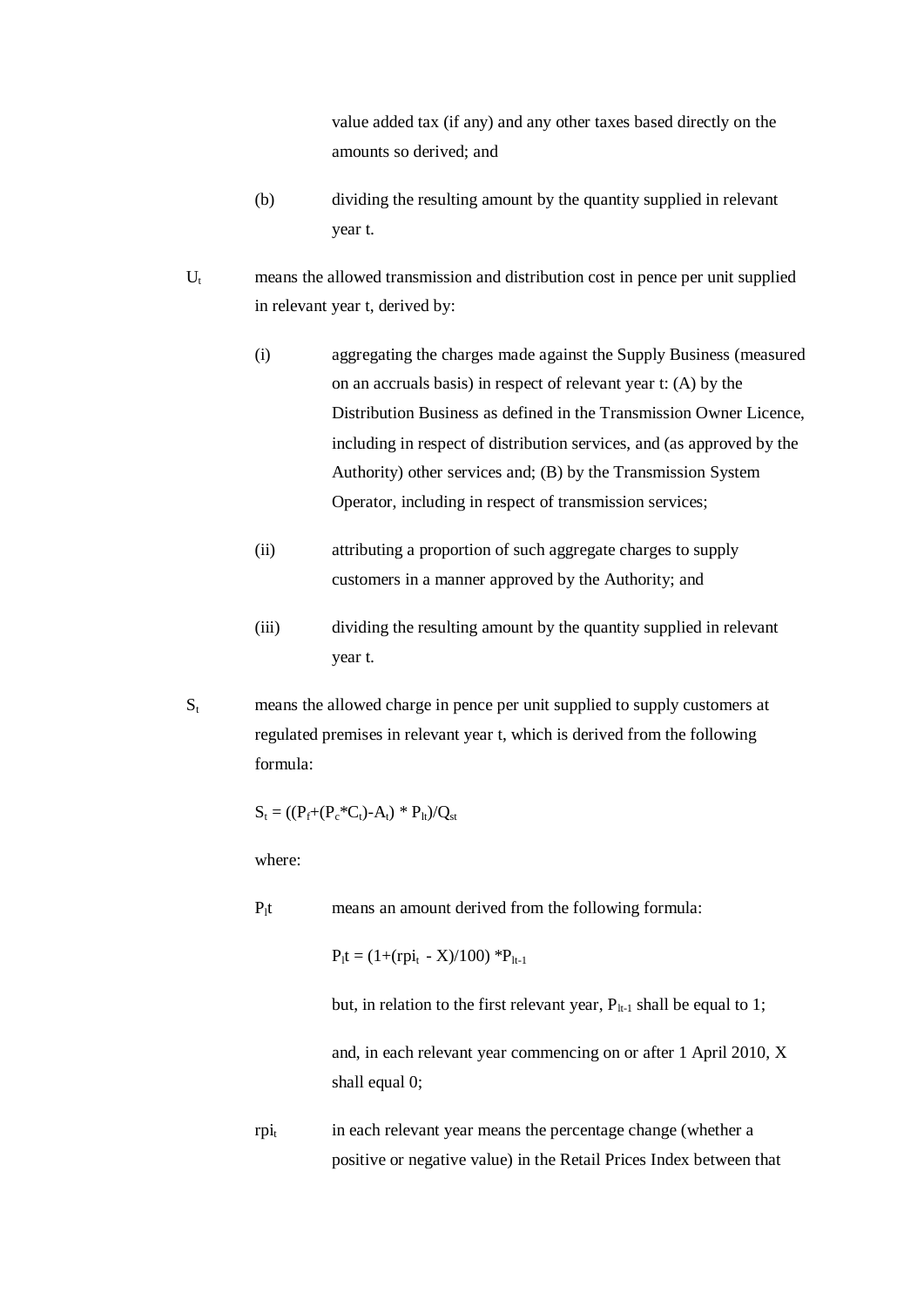published or determined with respect to October in relevant year t and that published or determined with respect to the immediately preceding October;

- $C_t$  means the number of supply customers as of 31<sup>st</sup> March in relevant year t who are supplied by the Licensee at regulated premises determined in such manner as the Authority shall specify from time to time by notice to the Licensee;
- $Q<sub>st</sub>$  means the quantity supplied in relevant year t;
- $P_f$  means £19.04 million;
- $P_c$  means £12.67;
- $A_t$  means £0.563 million or, if the Authority changes the annual consumption threshold for regulated premises or the premises that constitute regulated premises otherwise change, such other amount calculated using the same methodology used to arrive at the figure of £0.563 million or such other methodology as approved by the Authority;
- $K_{St}$  means a correction factor in pence per unit supplied (whether a positive or negative value) to be applied to the average charge per unit supplied in relevant year t derived using the following formula:

 $K_{St} = ((Q_{St-1} * M_{St-1} - R_{St-1})/Q_{St}) (1 + I_t/100)$ 

where:

- $Q_{St-1}$  means the quantity supplied in relevant year t-1;
- $M<sub>St-1</sub>$  means the maximum average charge per unit supplied in relevant year t-1;
- $R_{S_{t-1}}$  means the regulated supply revenue in relevant year t-1;
- $Q_{St}$  means the quantity supplied in relevant year t; and
- $I_t$  means the average specified rate in respect of relevant year t.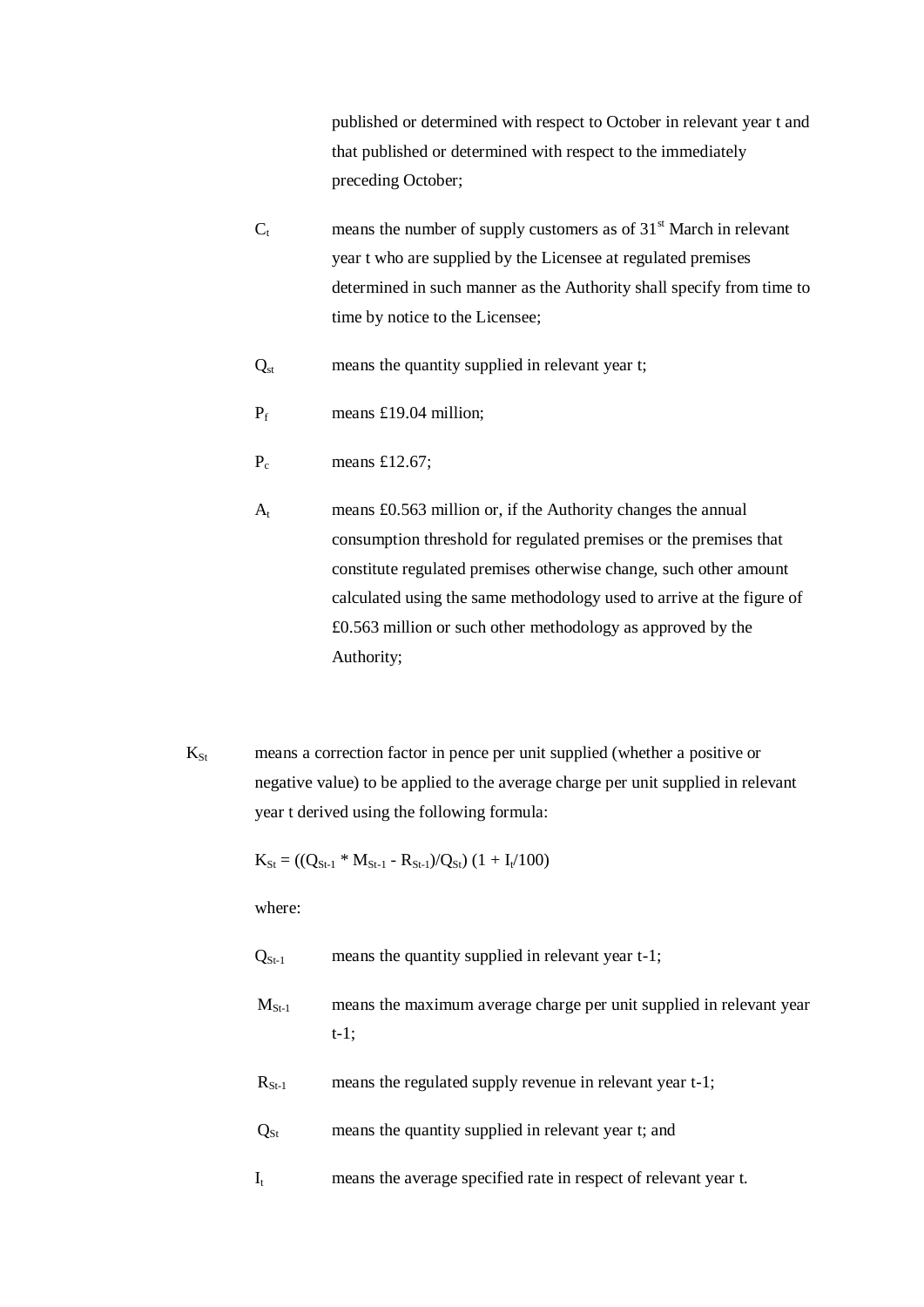- $J_t$  means the buyout price (for one kilowatt hour) for the renewables obligation as published for relevant year t multiplied by the percentage (in the form 0.xx where 0.01 represents 1%) established as the renewables purchase obligation for relevant year t.
- $D_t$  means in respect of the Licensee's costs in meeting its renewables obligation and/ or other cost specified by the Authority from time to time, in any relevant year in which the Authority and the Licensee have agreed a mechanism to reflect a sharing of any savings in such costs between the Licensee and its customers, the portion of the savings so agreed for the purposes of  $D_t$  divided by the quantity supplied in relevant year t, or, if there is no such agreed mechanism,  $D_t$  shall be zero.

#### $E_t$  means:

(a) any reasonable costs incurred by the Supply Business in complying with the requirements imposed on the Licensee under legislation and other legal requirements through which Directive 2003/54/EC is implemented, and costs incurred by the Supply Business associated with Phase II of the Enduring Solutions Project, whether before or after the coming into effect of this Annex, as reasonably determined by the Authority, and to the extent not recovered under another part of the Licence or any other licence; plus

(b) any reasonable costs incurred by the Supply Business in complying with the requirements imposed on the Licensee under the arrangements for the Single Electricity Market (being the project described in the Memorandum of Understanding dated 23 August 2004 and made between the Authority and the Commission for Energy Regulation in Dublin), whether before or after the coming into effect of this Annex, as reasonably determined by the Authority, and to the extent not recovered under another part of the Licence or under any other licence; plus

(c) any payments made to NIE plc in relation to costs of systems implemented for compliance with (i) the requirements imposed under legislation and other legal requirements through which Directive 2003/54/EC is implemented; and (ii) the requirements imposed under the arrangements for the Single Electricity Market (being the project described in the Memorandum of Understanding dated 23 August 2004 and made between the Authority and the Commission for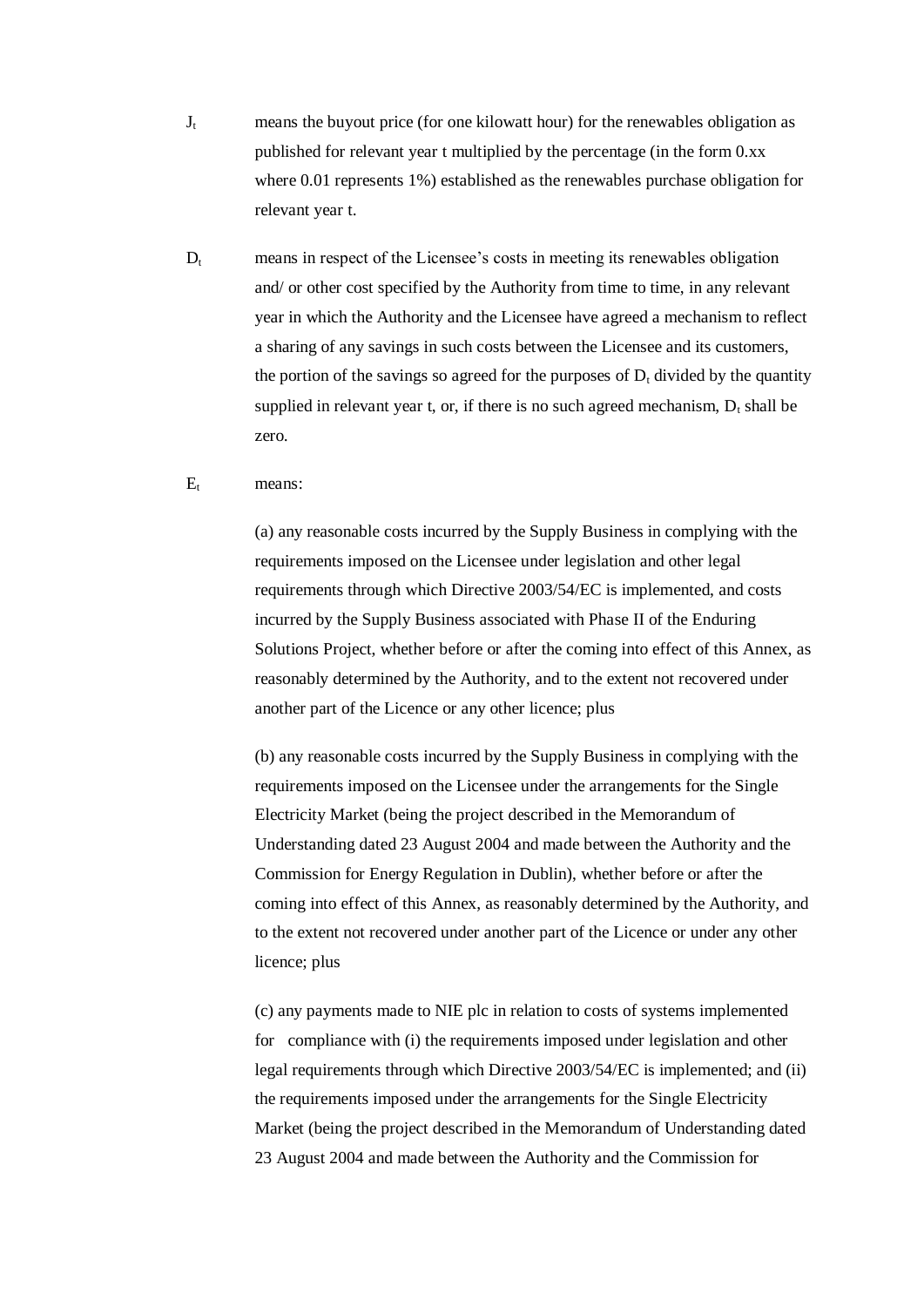Energy Regulation in Dublin); in both cases including annual depreciation and financing costs and whether before or after the coming into effect of this Annex, as reasonably determined by the Authority, and to the extent not recovered under another part of the Licence or under any other licence; plus

(d) pension deficit costs of £1,973,000 per year, such figure to be revised in accordance with the results of an actuarial valuation; plus

(e) the amounts apportioned or allocated to the Supply Business in respect of the fees paid by the Licensee under Condition 11; plus

(f) a reasonable rate of return as reasonably determined by the Authority on the capital represented by the costs incurred by the Supply Business associated with Phase III of the Enduring Solutions Project and an allowance for depreciation of the capital represented by such costs; plus

(g) any operating expenditure reasonably incurred by the Supply Business associated with Phase III of the Enduring Solution Project, whether before or after the coming into effect of this Annex, as reasonably determined by the Authority, and to the extent not recovered under another part of the Licence or under any other licence; plus

(h) any reasonable additional costs incurred by the Supply Business as a result of competition in the supplies or sales of electricity to Domestic Customers, whether before or after the coming into effect of this Annex, as reasonably determined by the Authority, and to the extent not recovered under another part of the Licence or under any other licence.

### 3. **Restriction of supply charges: adjustments**

- 3.1 If, in respect of any relevant year the average charge per unit supplied exceeds the maximum average charge per unit supplied by more than the permitted one-year percentage, the Licensee shall furnish an explanation to the Authority and in the next following relevant year the Licensee shall not affect any increase in supply charges unless it has demonstrated to the reasonable satisfaction of the Authority that the average charge per unit supplied would not be likely to exceed the maximum average charge per unit supplied in that next following relevant year.
- 3.2 If, in respect of any 3 successive relevant years excluding the first relevant year, the sum of the amounts by which the average charge per unit supplied has exceeded the maximum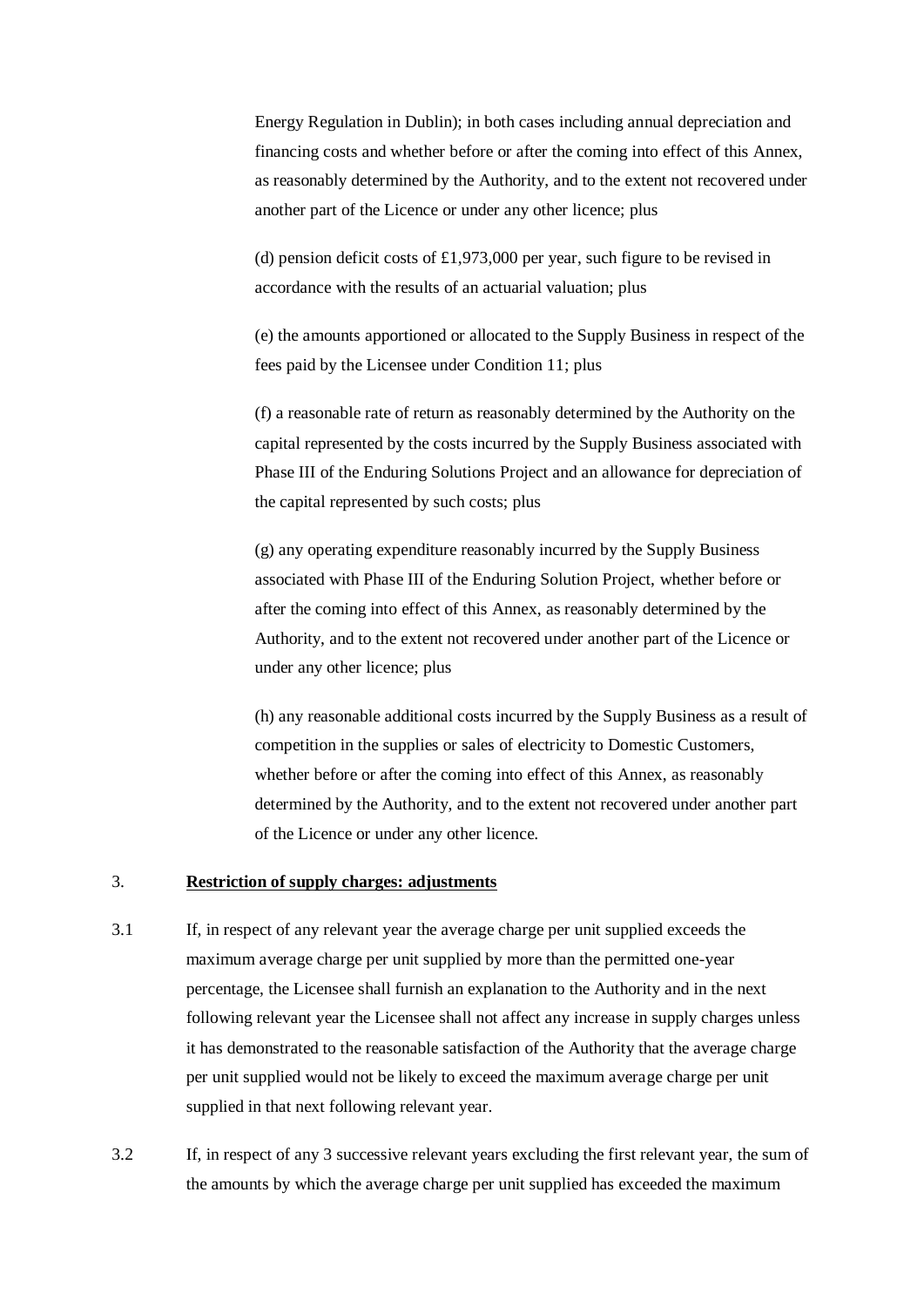average charge per unit supplied is more than the permitted 3-year percentage, then in the next following relevant year the Licensee shall, if required by the Authority, adjust its charges such that the average charge per unit supplied would not be likely, in the judgment of the Authority, to exceed the maximum average charge per unit supplied in that next following relevant year.

3.3 In this paragraph:

| "permitted one-year percentage" | means in respect of any relevant year 4 per cent |
|---------------------------------|--------------------------------------------------|
|                                 | of the maximum average charge per unit           |
|                                 | supplied for that relevant year; and             |
| "permitted 3-year percentage"   | means in respect of any three successive         |
|                                 | relevant years 5 per cent of the maximum         |
|                                 | average charge per unit supplied for the second  |
|                                 | of those relevant years                          |

#### 4 **Energy Efficiency Investments**

- 4.1 The Licensee shall implement, during the relevant period, such energy efficiency schemes as are necessary to achieve lifetime energy savings of 42.64 GWh.
- 4.2 In the event that the Energy Saving Trust notifies the Authority that the energy efficiency schemes implemented during the relevant period do not achieve lifetime energy savings of 42.64 GWh, the Authority may, taking into account any representations by the Licensee including on the level of lifetime energy savings achieved and/or the cause of any expected savings not achieved, by notice direct that the Licensee's allowed revenue (as determined by the Authority) for the period commencing 1 April 2011 be reduced by an amount up to a maximum of £7,000 for every GWh of lifetime energy savings that the Licensee fails to achieve by its energy efficiency schemes, as determined by the Energy Saving Trust and approved by the Authority.
- 4.3 The Licensee shall submit to the Energy Saving Trust a written proposal for each scheme to be implemented under the provisions of this Paragraph 4 in a form approved by the Energy Saving Trust.
- 4.4 For each scheme approved by the Energy Saving Trust under subparagraph 4.1, the Licensee shall report to the Energy Saving Trust, on the period up to and including 31 March 2011, in a form approved by and at such time as may be required by the Energy Saving Trust, on the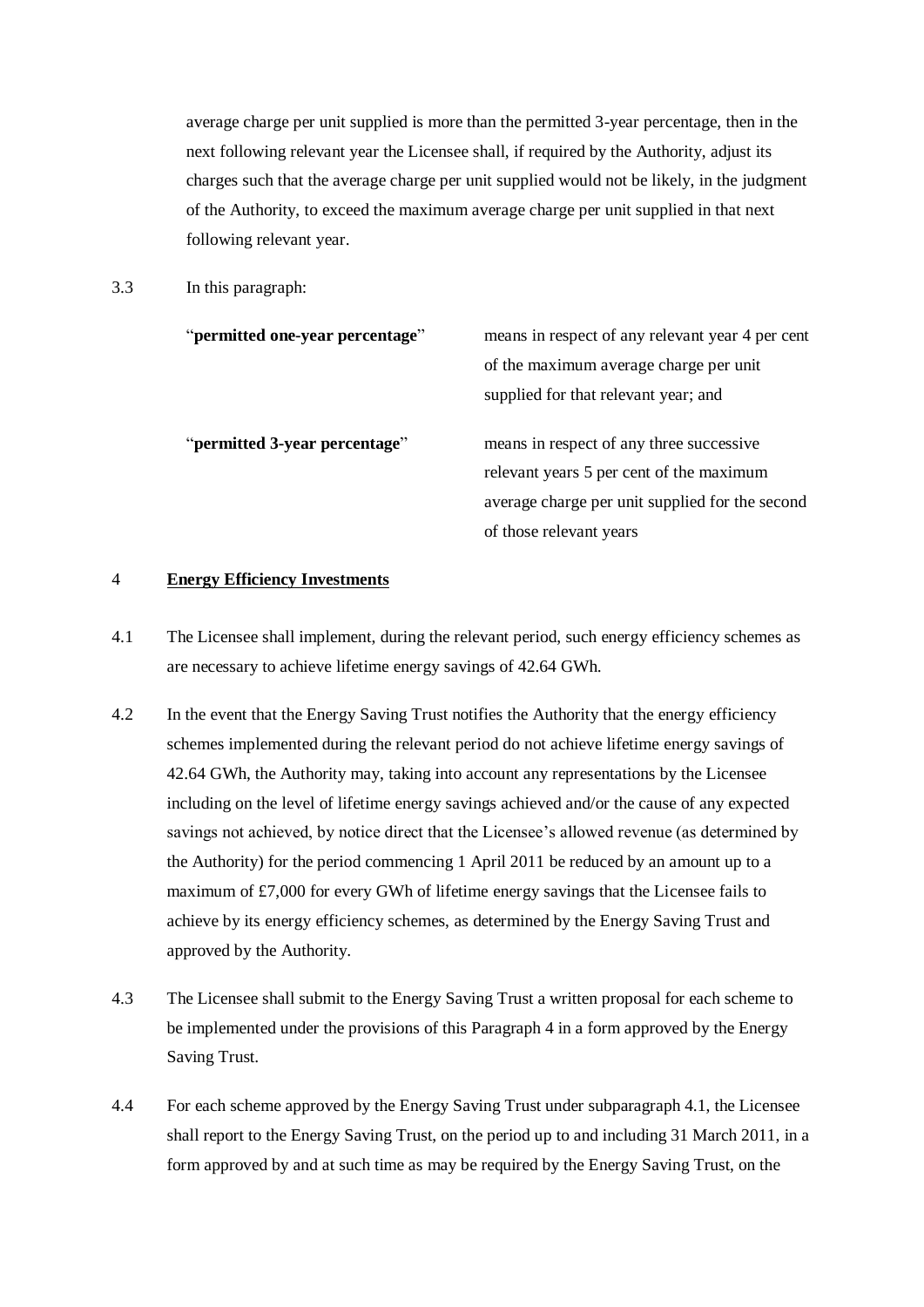energy savings provided by the measures installed during the relevant period under that energy efficiency scheme. The report shall cover a minimum of 5% of homes in which measures implemented under the relevant scheme have been installed, provided that in the case of energy efficiency schemes offering compact fluorescent lamps, the Licensee will report to the Energy Saving Trust on a 1% sample of homes in which the measures have been installed.

- 4.5 On completion of each energy efficiency scheme, the Licensee shall submit to the Energy Saving Trust a completion spreadsheet and post-implementation report in a form approved by the Energy Saving Trust.
- 4.6 In this paragraph:

"**energy efficiency schemes**" means any scheme approved as such by the Energy Saving Trust.

**"lifetime energy savings**" means, in respect of each energy efficiency scheme, the lifetime fuel standardised energy savings in GWh attributable to that scheme as may be determined by the Energy Saving Trust in accordance with the Energy Efficiency Framework Document as updated 22 September 2008 and as further updated from time to time.

### 5 **Information to be provided to the Authority in connection with the supply charge restriction conditions**

- 5.1 Where any change is intended to be made in supply charges regulated under paragraph 2, the Licensee shall not later than the time referred to in paragraph 5.2 provide the Authority with:
	- (a) a written forecast of the maximum average charge per unit supplied, together with its components, in respect of the relevant year t in which such change is to take effect and in respect of the next following relevant year  $t + 1$ ;
	- (b) a written estimate of the maximum average charge per unit supplied, together with its components, in respect of the relevant year t-1 immediately preceding the relevant year in which the change is to take effect unless a statement complying with paragraph 5.6 in respect of relevant year t-1 has been furnished by the Licensee to the Authority before the time referred to in paragraph 5.2.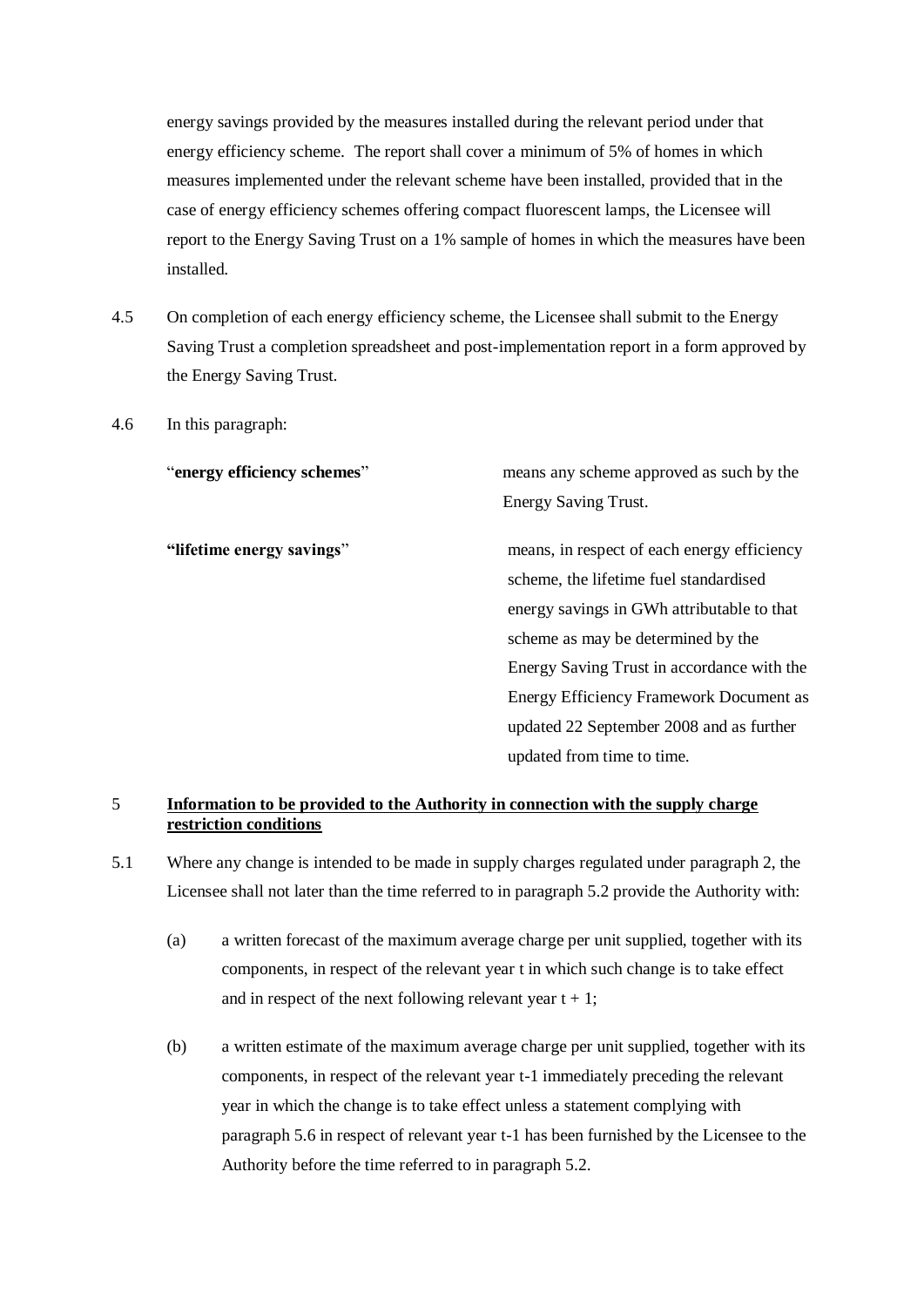- 5.2 The relevant time referred to in paragraph 5.1 shall be not later than 14 days prior to the date of publication of such charges.
- 5.3 If within 3 months of the commencement of any relevant year t the Licensee has not provided the aforementioned forecasts pursuant to paragraph 5.1 for the purpose of such changes in charges as are referred to in paragraph 5.1, the Licensee shall forthwith provide the Authority with a written forecast of the maximum average charge per unit supplied (together with its components) in respect of relevant year t.
- 5.4 The Authority may issue directions providing that any forecast or estimate provided in accordance with paragraph 5.1 or 5.3 shall be accompanied by such information as regards the assumptions underlying the forecast or estimate as may be necessary to enable the Authority to be satisfied that the forecast or estimate has been properly prepared on a consistent basis and the Licensee shall comply with any such directions.
- 5.5 Not later than 6 weeks after the commencement of each relevant year t, the Licensee shall send to the Authority a statement as to:
	- (a) whether or not the provisions of paragraph 3 are likely to be applicable in consequence of the average charge per unit supplied in the preceding relevant year t-1 or the 3 preceding relevant years t-1, t-2 and t-3; and
	- (b) its best estimate as to the relevant correction factor  $K_{S_t}$  calculated in accordance with the formula set out in paragraph 2 to be applied in calculating the maximum average charge per unit supplied in respect of relevant year t.
- 5.6 Not later than 3 months after the end of each relevant year the Licensee shall send to the Authority a statement, in respect of that relevant year, showing the specified items referred to in paragraph 5.8.
- 5.7 The statement referred to in the preceding paragraph shall be:
	- (a) accompanied by a report from the Auditors that in their opinion:
		- (i) such statement fairly presents each of the specified items referred to in paragraph 5.8 in accordance with the requirements of the supply charge restriction conditions; and
		- (ii) the amounts shown in respect of each of those specified items are in accordance with the Licensee's accounting records which have been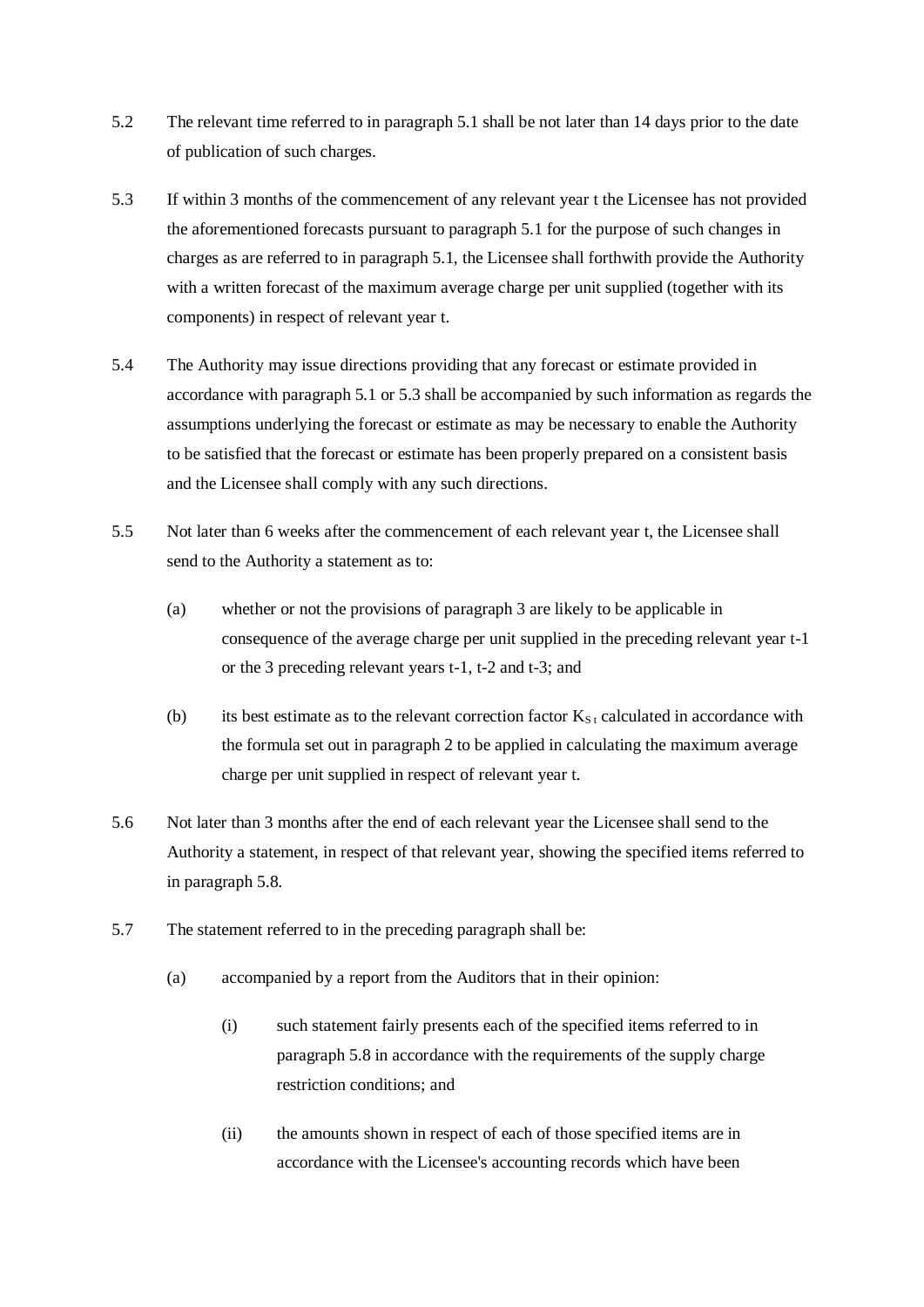maintained in respect of each of the relevant Separate Businesses in accordance with Condition 47; and

- (b) certified by a director of the Licensee on behalf of the Licensee that to the best of his knowledge, information and belief having made all reasonable enquiries:
	- (i) there is no amount included in such statement and the relevant calculations under paragraph 2 which is other than
		- (aa) bona fide consideration for electricity supplied to supply customers in the course of the Supply Business; or
		- (bb) an amount permitted under the supply charge restriction conditions to be so included;
	- (ii) no service has been treated as an excluded service which was not properly so treated and no amount included in the revenues in respect thereof represents other than bona fide consideration for the provision of the excluded service to which it relates; and
	- (iii) all amounts which should properly be taken into account for the purposes of the supply charge restriction conditions have been taken into account.
- 5.8 The specified items to be contained in the statement referred to in paragraph 5.6 shall be the following:
	- (a) the quantity supplied;
	- (b) the average charge per unit supplied;
	- (c) the Supply Business' unit costs incurred in the purchase of electricity, being  $G_t$ calculated as provided under paragraph 2;
	- (d) the allowed charge for supply per unit, being  $S_t$  calculated as provided under paragraph 2;
	- (e) the allowed transmission and distribution cost per unit, being  $U_t$  calculated as provided under paragraph 2;
	- (f) the revenue derived from excluded services (showing separately the revenue from each category of excluded service) as provided for in paragraph 6.2; and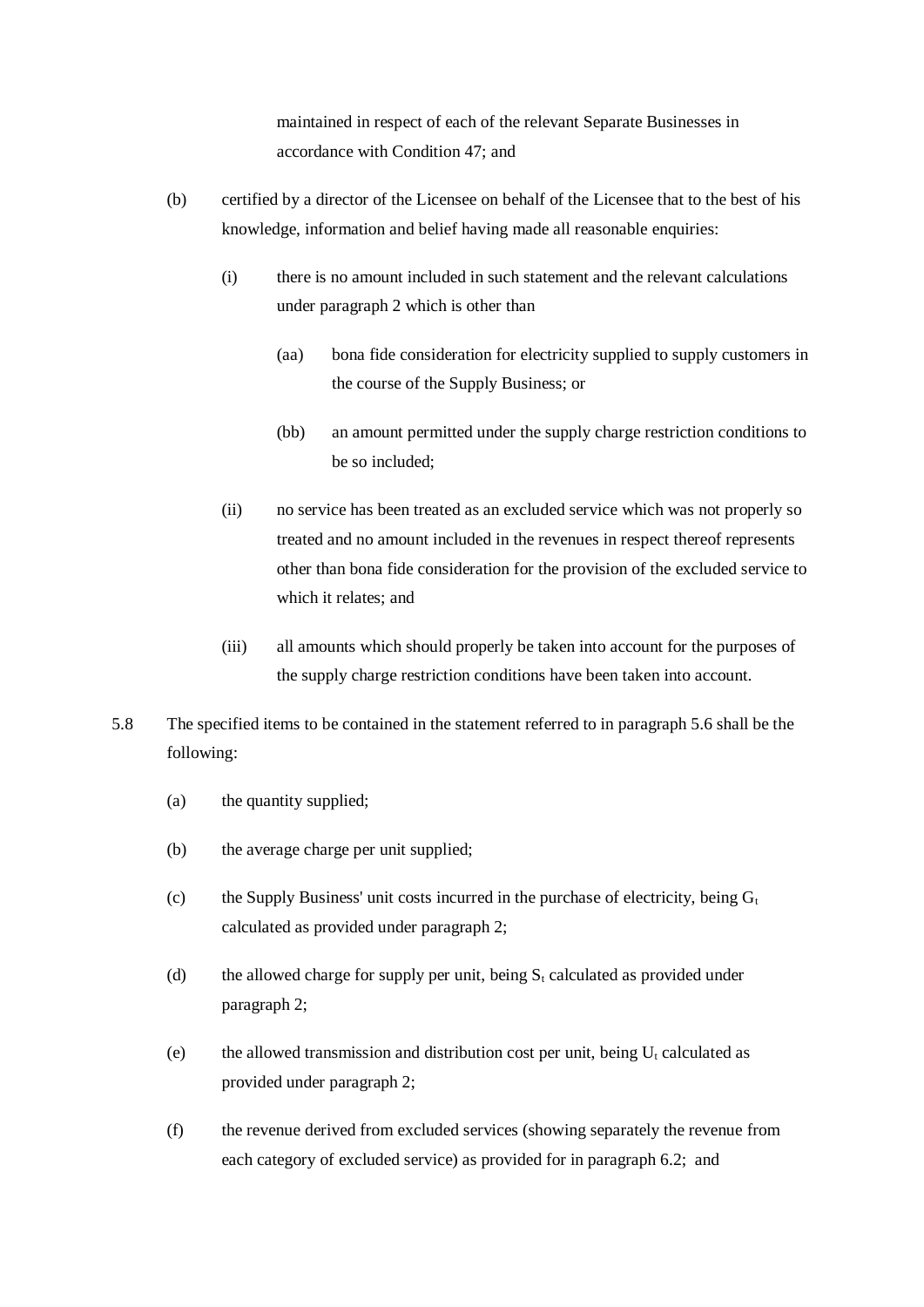(g) such other items as shall be specified in directions issued by the Authority from time to time for the purposes of this Annex.

### 6 **Excluded services for the purposes of the Supply Business**

- 6.1 Subject to paragraph 6.3, a service provided as part of the Supply Business may be treated as an excluded service insofar as it consists of the provision of services for the specific benefit of customers requesting the same and not made available as a normal part of the Supply Business.
- 6.2 The Licensee shall following the end of each relevant year furnish the Authority, as being one of the specified items to be included in the statement referred to in paragraph 5.6, details specifying separately the nature of all services provided as part of the Supply Business and treated as excluded services by the Licensee during the course of such year and stating the revenues derived in respect of each such service so treated.
- 6.3 Where the Authority is satisfied that in the light of the principles set out in paragraph 6.1 any service treated by the Licensee as being or not being an excluded service should not be so treated, the Authority shall issue directions to that effect, and the service or services specified in the directions shall cease to be treated as excluded services from the date of issue of the directions or such other date (being not earlier than the commencement of the relevant year to which the statement last furnished to the Authority pursuant to paragraph 5.6 prior to issue of such directions related, unless such statement or the accompanying report or certificate referred to in paragraph 5.7 or any earlier such statement, report or certificate was incorrect or misleading in any material respect) as may be specified in the directions.

### 7 **Duration of supply charge restriction conditions**

- 7.1 This Annex other than this paragraph 7 shall apply so long as this Licence continues in force but shall cease to have effect (in whole or in part, as the case may be) if the Licensee delivers to the Authority a disapplication request made in accordance with paragraph 7.2 and:
	- (a) the Authority agrees in writing to the disapplication request; or
	- (b) the application (in whole or in part) of this Annex (other than this paragraph 7) is terminated by notice given by the Licensee in accordance with either paragraph 7.4 or paragraph 7.5.
- 7.2 A disapplication request pursuant to this paragraph 7 shall (a) be in writing addressed to the Authority, (b) specify this Annex (or any part or parts thereof) to which the request relates and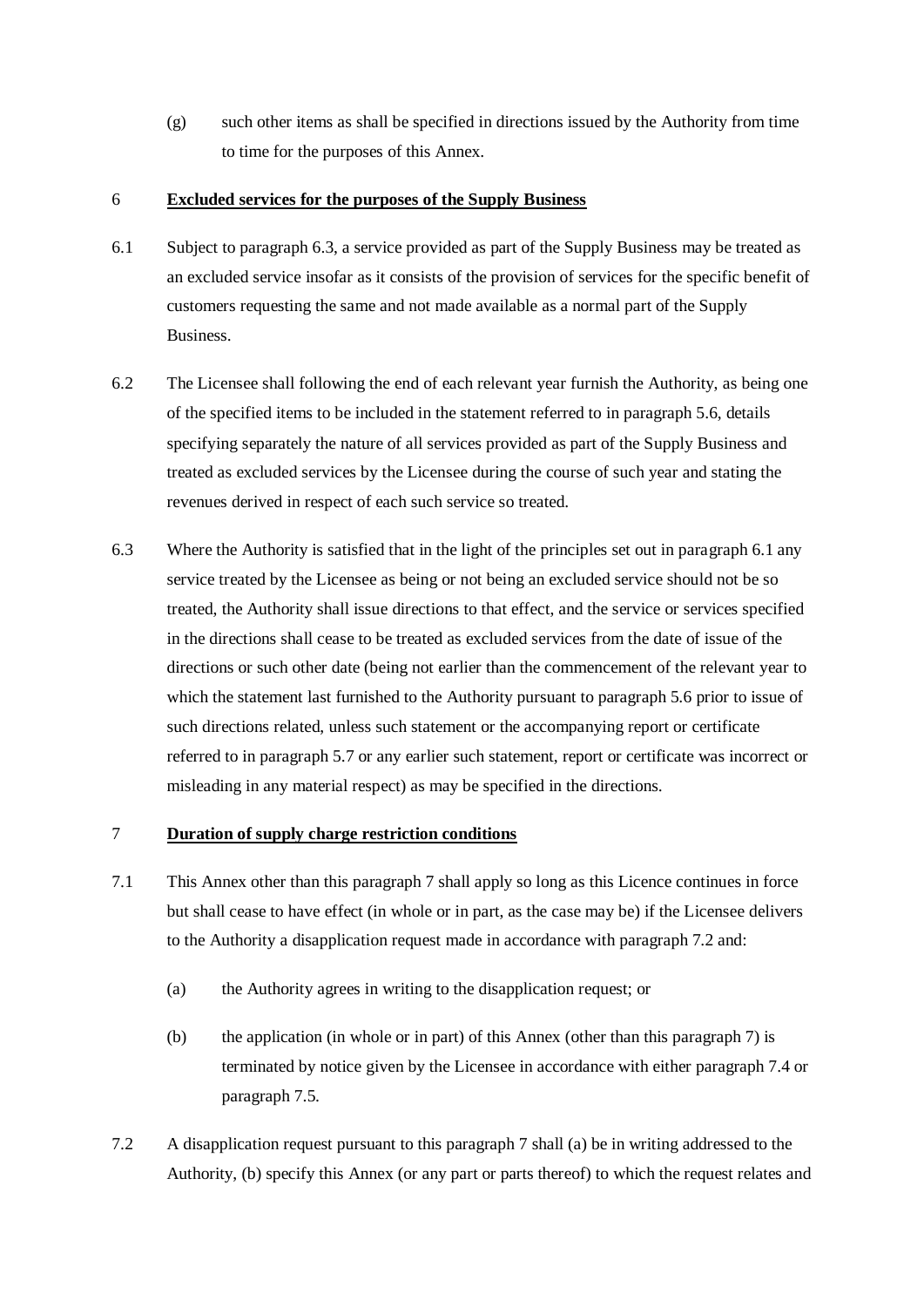(c) state the date from which the Licensee wishes the Authority to agree that the specified paragraphs of this Annex shall cease to have effect.

- 7.3 Save where the Authority otherwise agrees, no disapplication following delivery of a disapplication request pursuant to this paragraph 7 shall have effect earlier than the date (the "Disapplication Date") which is the later of:
	- (a) the date occurring 18 months after delivery of the disapplication request; and
	- (b) 31 March 2011.
- 7.4 If the Authority has not made a reference to the Competition Commission under Article 15 of the Order relating to the modification of the relevant paragraphs of this Annex before the beginning of the period of 12 months which will end with the Disapplication Date, the Licensee may deliver written notice to the Authority terminating the application of this Annex (or any part or parts thereof other than this paragraph 7) as are specified in the disapplication request with effect from the Disapplication Date or a later date.
- 7.5 If the Competition Commission makes a report on a reference made by the Authority relating to the modification of this Annex (or any part or parts thereof) specified in the disapplication request and such report does not include a conclusion that the cessation of this Annex, in whole or in part, operates or may be expected to operate against the public interest, the Licensee may within 30 days after the publication of the report by the Authority in accordance with Article 16 of the Order deliver to it written notice terminating the application of this Annex (or any part or parts thereof other than this paragraph 7) with effect from the Disapplication Date or a later date.
- 7.6 A disapplication request or notice served under this paragraph 7 may be served in respect of a specified geographic area.

Dated this  $14<sup>th</sup>$  day of September 2010

# **Iain Osborne**

# **For and on behalf of the Northern Ireland Authority for Utility Regulation**

 $Cc$ 

Elaine Cassidy, DETI